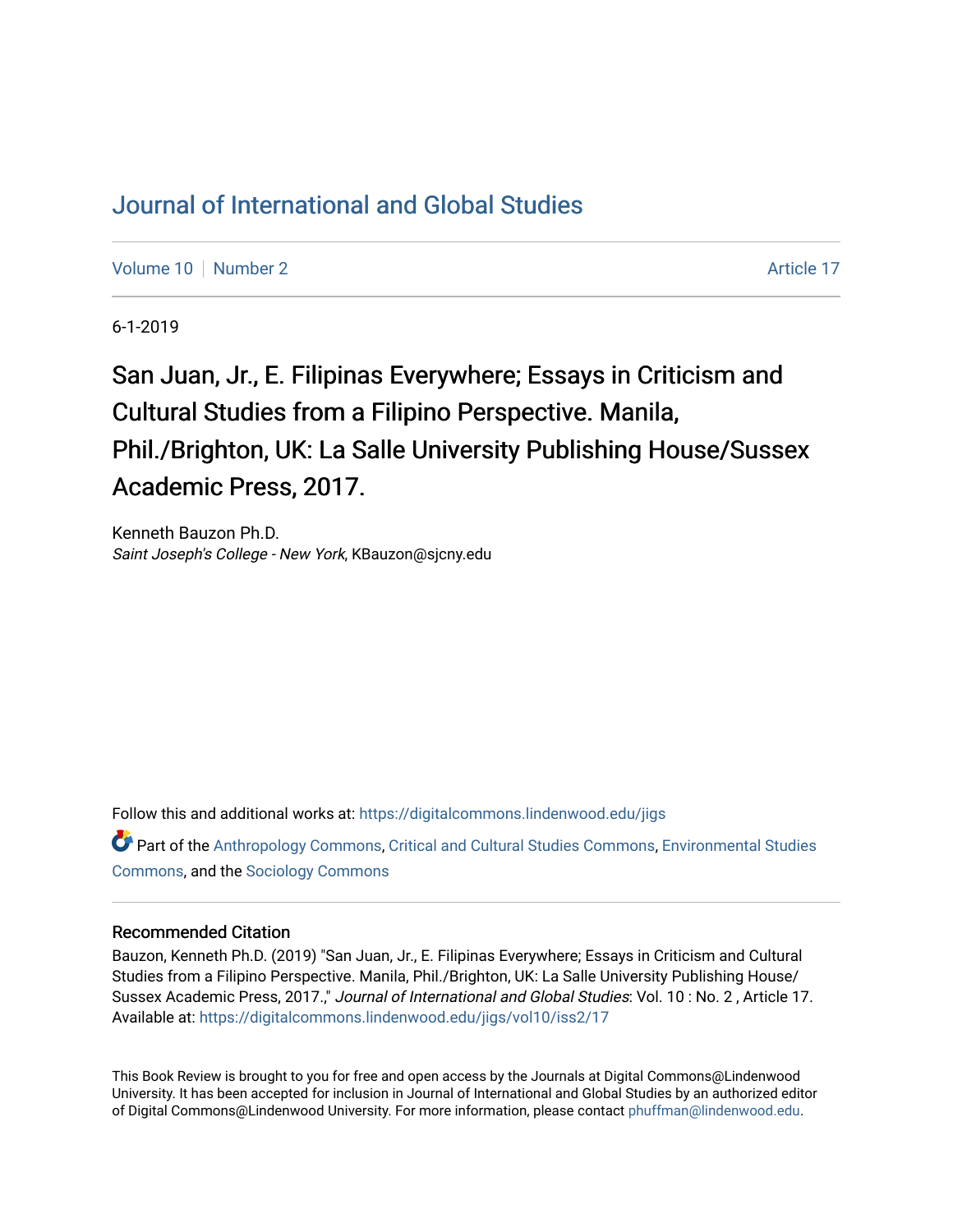## **San Juan, Jr., E.** *Filipinas Everywhere; Essays in Criticism and Cultural Studies from a Filipino Perspective***. Manila, Phil./Brighton, UK: La Salle University Publishing House/Sussex Academic Press, 2017.**

Arguably among the most important contemporary cultural theorists today, E. San Juan, Jr. presents his readers with his recent labor of love, *Filipinas Everywhere; Essays in Criticism and Cultural Studies from a Filipino Perspective.* The title suggests the Philippine experience as a point of reference to a series of themes contributing "to the renewal of comparative cultural studies where received standards and assumptions have become untenable" (p. xvii). Interwoven through the chapters, San Juan offers new conceptualizations, methods, and insights from among selected thinkers, representing such themes as post-colonialism, neoliberal globalization, and modernism, among others, through which readers are taken on an intellectual journey. This journey commences with San Juan's discussion of capitalism's transition from its mercantile to its finance phases via the United States' conquest of the Philippines in the aftermath of the Spanish-American War of 1898, as discussed in Chapter 1, "Filipinas Everywhere: Colonialism, Neocolonial Domination, and Imperial Terror." Victory in this war consolidated the US presence in the Pacific, complementing the US hegemony over the Americas and laying the foundation for what is today referred to as neoliberal globalization.

In Chapter 2, "Globalization and its Vicissitudes," San Juan describes the institutional mechanisms (e.g., the World Bank, the World Trade Organization, and the US Pentagon) that enforce this neoliberal global order. San Juan views these mechanisms as designed to corral the globe's wealth and resources at the hands of the industrialized capitalist states, led by the US, and to hasten de-nationalization, foster uneven development, and preempt self-determination among most of the rest.

It is through the dynamics of contemporary neoliberal globalization that one may get a sense of the book's title, *Filipinas Everywhere*, elaborated in Chapter 1. Through the colonial process, the Philippines became a virtual economic appendage of the US. Training and education of Filipinos were geared not towards creating a self-reliant, nationalist-oriented economy but, rather, towards servicing the needs of the global capitalist economy as a succession of governments adopted an aggressive labor export, with the expectation that Filipino workers would remit back much-needed revenue—except that these workers, dubbed "modern-day heroes," largely femininized, have become a metaphor for exploitation, abuse, and often subjected to unspeakable violence (p. xii).

Taking into account the dire state of economic dependency of the Philippines, San Juan deploys the concept of unequal development as an explanatory tool. In one of the most insightful discussions on the subject, San Juan, in Chapter 3, "Postcolonialism, Uneven Development, and Imperialism," asserts that the case of the Philippines should be looked at not in isolation but as part of a totality. With insight from historical materialism, San Juan writes: "Uneven development results from the peculiar combination of many factors which have marked societies as peripheral or central…" (pp. 47-48). San Juan uses this occasion to point to the poverty of post-colonial theory, the practitioners of which have all but repudiated what they regard as the "totalizing axioms" of historical materialism, making them, in effect, complicit "with the 'New World Order' managed by transnational capital" (p. 37).

This critique of postcolonialism is carried over into Chapter 4, "Critique and Praxis: Edward Said and Antonio Gramsci," in which San Juan examines the intellectual legacies of Edward Said and Antonio Gramsci, respectively. First, San Juan acknowledges Said as a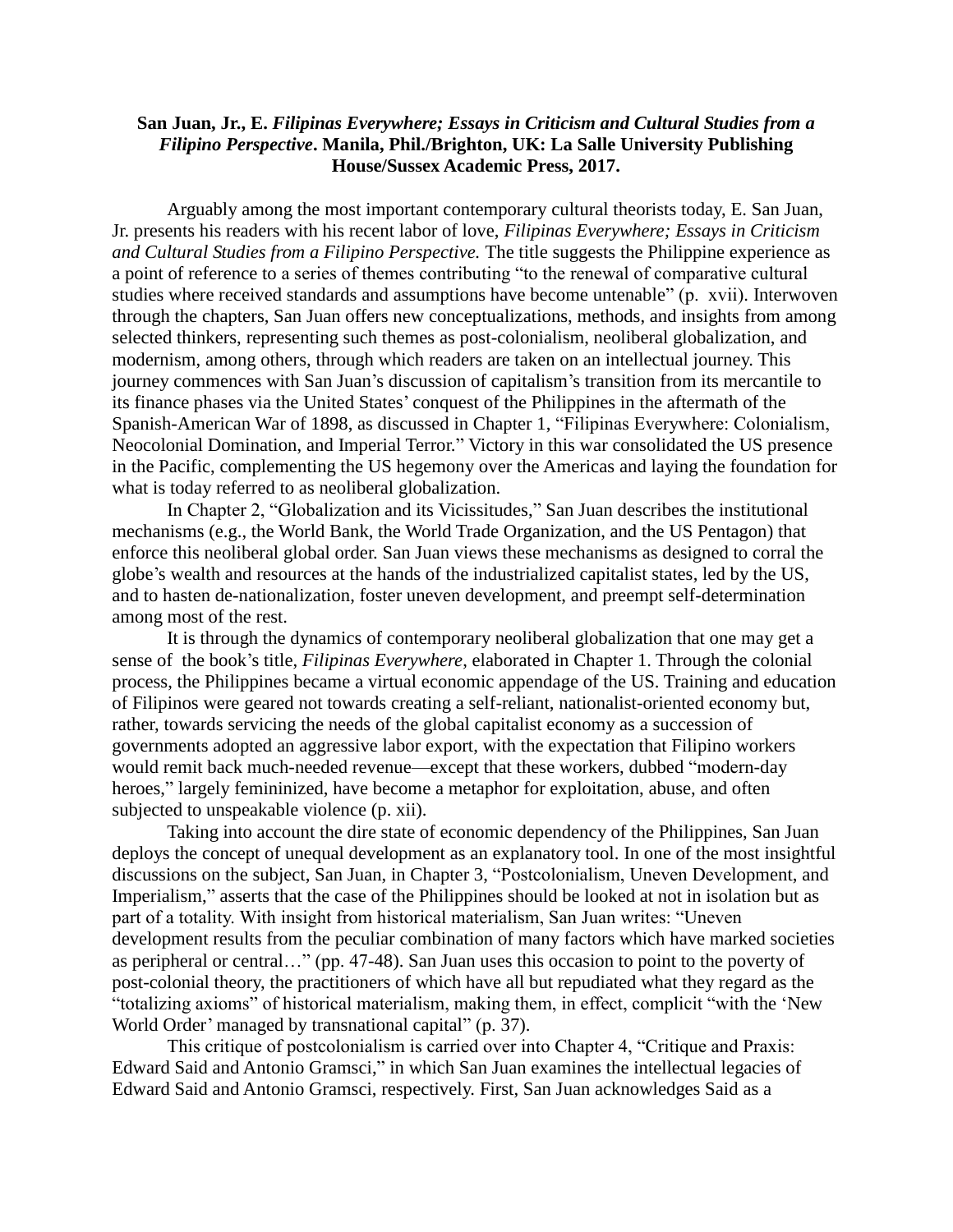founding father of a culture-oriented postcolonial studies, based on his 1978 book *Orientalism*. Said's status, however, is gradually being undermined, as San Juan explains, "by a free-wheeling empiricist area-studies," wherein postcolonial scholars have become "eclectic, pluralist, middleof-the-road pragmatists" (p. 55). Consequently, postcolonialism has come to reflect "fetishism of textuality and its corollary metaphysics," distancing itself from "articulations of an emancipatory politics" (pp. 36-37). Even though Said never professed adherence to historical materialism, San Juan explains that Said openly admired the "heroic thinker," represented by the likes of "Vico, Marx and Engels, Lukacs, Fanon, Chomsky,…all openly anti-imperialist activists" (p. 56). San Juan's endeavor to trace the intellectual lineage between Said and Gramsci is particularly meaningful, recognizing not only Gramsci's neo-Marxian interpretation of Marx but also his influence on later cultural critics like Said.

The next two chapters, Chapter 5, "Pragmaticism and Marxism: Project for a Dialogue," and Chapter 6, "Saussure/Peirce: Escaping from the Prison House of Language," may be said to be two sides of the same coin, with Charles Saunders Peirce as the common thread. In Chapter 5, San Juan is concerned with retrieving Peirce's original formulation, in 1878, of the requirements for Cartesian ideas to be "clear and distinct" but also meaningful in their "practical consequences" (p. 77). By "practical consequences," as San Juan explains, Peirce meant useful as a "guide to future practice, not current usefulness for private ends"; the preferred term used by Peirce to describe his ideas was "pragmaticism" (p. 76). Peirce objected to the attribution to him of an instrumentalist meaning commonly associated with pragmatism but one which evolved into "neoconservative instrumentalism" and "philosophy of imperialism" (pp. 76, 79). As Marxist critics have attacked pragmatism, part of the chapter's task is to "rescue pragmaticism from transmogrification" (p. 77), a task which San Juan succeeds in not only by proposing a dialogue on Peirce's methodology, particularly the role of "organic intellectuals" (pp. 82-84), but also through his use of pragmaticist epistemology as a means of understanding Pierce's "immanent dialectics" (pp. 86, 89-91); his use of "hypothetical inferences tested by historical testimony and evidence," credited to the Marxian formulation of "the general laws of motion" of capitalism (p. 92); and his sense of realism, understood as "the germinal anchor of hope" (p. 94), which San Juan deems "as real as any weapon in the class struggle" (p. 94).

San Juan's exploration of themes laid out earlier would not be complete without reference to violence, torture in particular, and its process of legitimation. In Chapter 7, San Juan explores torture's ubiquity as a tool applied not just on individuals but also on whole populations, and wonders about the "jurisprudence and psychopathology" behind it as well as its acceptance as a "sociopolitical-ideological policy of States" (p. 112). In so doing, San Juan uses Franz Kafka's classic fable *In the Penal Colony* as a "heuristic Baedeker to the ecology of a planet where prisons/penal institutions function as model internal colonies of which the Guantanamo Bay maximum-security cells comprise but one obsessive mirror image" (p. 112). San Juan's critical attention to this subject could not be more opportune in the Kafkaesque post-9/11 world, in which even professed post-modernist intellectuals have pontificated on the use of torture but cannot seem to form a consensus about its banality as "an instrument of justice" (p. 112).

Perhaps the controversy over torture is traceable to the variety of critical assessments of Kafka's works themselves along with the fame or notoriety that has been imputed to him. San Juan cites, for example, the "extravagant" praise of Kafka by Parisian-born George Steiner, who viewed Kafka's other tale, *The Trial*, as "the most graphic moment of clairvoyance, of prophetic imaginings, in twentieth century literature" (p. 112). On the critical side, San Juan assembles critical comments interestingly from among socialist and Marxist writers themselves, ranging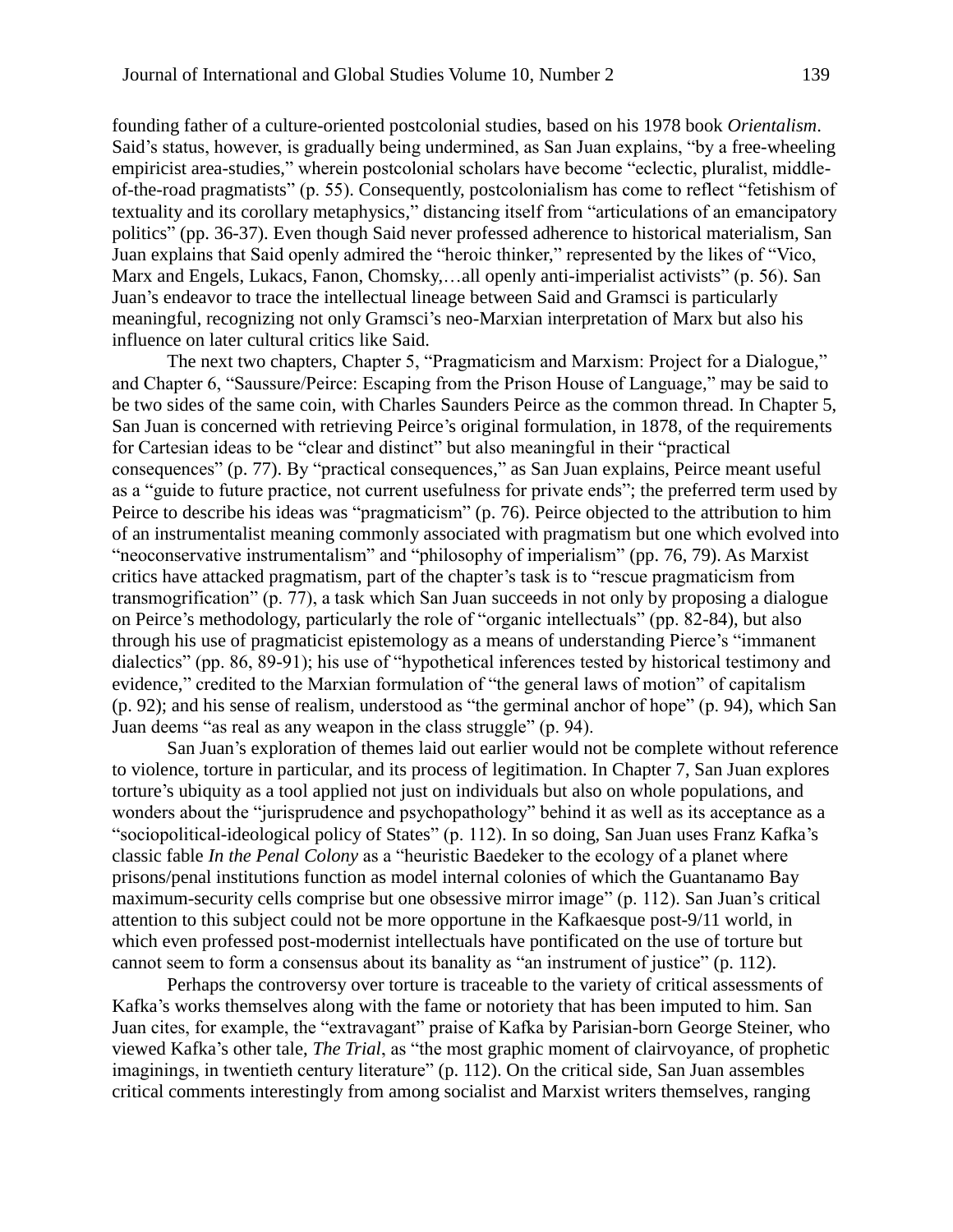from Hungarian Marxist Georg Lukacs, who bewailed Kafka's "blind and panic-stricken angst," to 1929 Nobel Prize in German Literature recipient Thomas Mann, who disavowed Kafka's "decadent modernism…" (p. 113). In the end, San Juan takes a nuanced view, leading him to produce, in this chapter, arguably among the most insightful distillations thus far of Kafka. San Juan upholds Kafka's canonical legacy, style, and method and recognizes the socialist ideological themes contained therein. Further, San Juan's assessment accounts for the post-Cold War and post-9/11 manifestations of torture occurring in the context of the United States' flailing assertion of its unilateral global authority, an opportunity that was missed by critics of Kafka writing either prior to World War II or during the Cold War period. Thus, San Juan is able to situate Kafka at a place where he (Kafka) can render judgment not only on the forms of torture that the US has presided over (e.g., over individuals at Guantanamo, Abu Ghraib, and scores of so-called "black sites") but also over entire populations (e.g., the siege on Gaza and the starvation of Yemen) and through surrogates it has enabled (e.g., the Zionist State of Israel and the Wahhabi despots of Saudi Arabia, respectively). At this juncture, San Juan recalls an experience of Kafka's chief character, the Explorer, in which the Explorer visits the grave of the old Commandant but cannot decipher the tiny inscriptions in the gravestone. San Juan interprets this as "a parody of the Messiah's second coming, given the failure of the torture/justice apparatus to deliver justice and the promised deliverance" (p. 126). San Juan also interprets this failure as an indictment of the liberal class for manifesting the "vacillating if self-righteous mindset" of the Explorer himself, whose "weapon of methodological individualism becomes an apology for Abu Ghraib outrage, philanthropic rescue of veiled women, and mass drone killings" (p. 112).

Ironically, all torture is undertaken in the name of "justice"; subjugation and plunder and the suffering they perpetuate—are a part of a "civilizing mission." A significant part of the rationale for this use of torture is discussed in the final, and essential Chapter 8, "History, Ideology, and Utopia: On Photography in Late Capitalism," wherein San Juan also lays out what would be, to many, a re-inventive way of combating the self-imposed amnesia or ignorance that accompanies contemporary "civilizing missions": the use of an early 18<sup>th</sup> century invention, photography. Early uses of photography have been commercially induced involving portraits and landscapes. In the US, it has been used to record, among other things, the gore of the Civil War and, in subsequent phases, industrial progress, commercial expansion, imperial conquest, and colonial occupation. San Juan also notes that images of subject peoples who were also brought into the US and exhibited at various World's Fair exhibitions were taken and preserved to justify the colonizing mission and to accentuate the industrial achievements and the illusion of superiority of Western civilization. Reason is readily discernible, as San Juan explains: "Capitalist hegemony succeeds because it allows the dominated/subjugated to be part of its articulation" (p. 138). This apparent benignity is characteristic of late capitalism dominated by corporate media, wherein "everything seems not only contradictory but thoroughly perverted and transmogrified by the cash/market logic of equivalence" (p. 139). San Juan gives tribute to writers like Walter Benjamin, John Berger, Stuart Ewen, Susan Sontag, and Naomi Klein, who have all "shown the insidious complicity of image-producing art/mechanisms with the logic of profit-making and capital accumulation…since [photography's] instrumentalization in 1855 at the Paris Exposition" (p. 139).

In the context of contemporary globalization, San Juan formulates the problem to be solved: "How do we subvert this usage [of photography] that promotes exploitation, destruction of the environment, permanent wastage of life and nature?" (p. 133). To answer this question, San Juan draws inspiration from other thinkers who have ruminated on the issue before him.